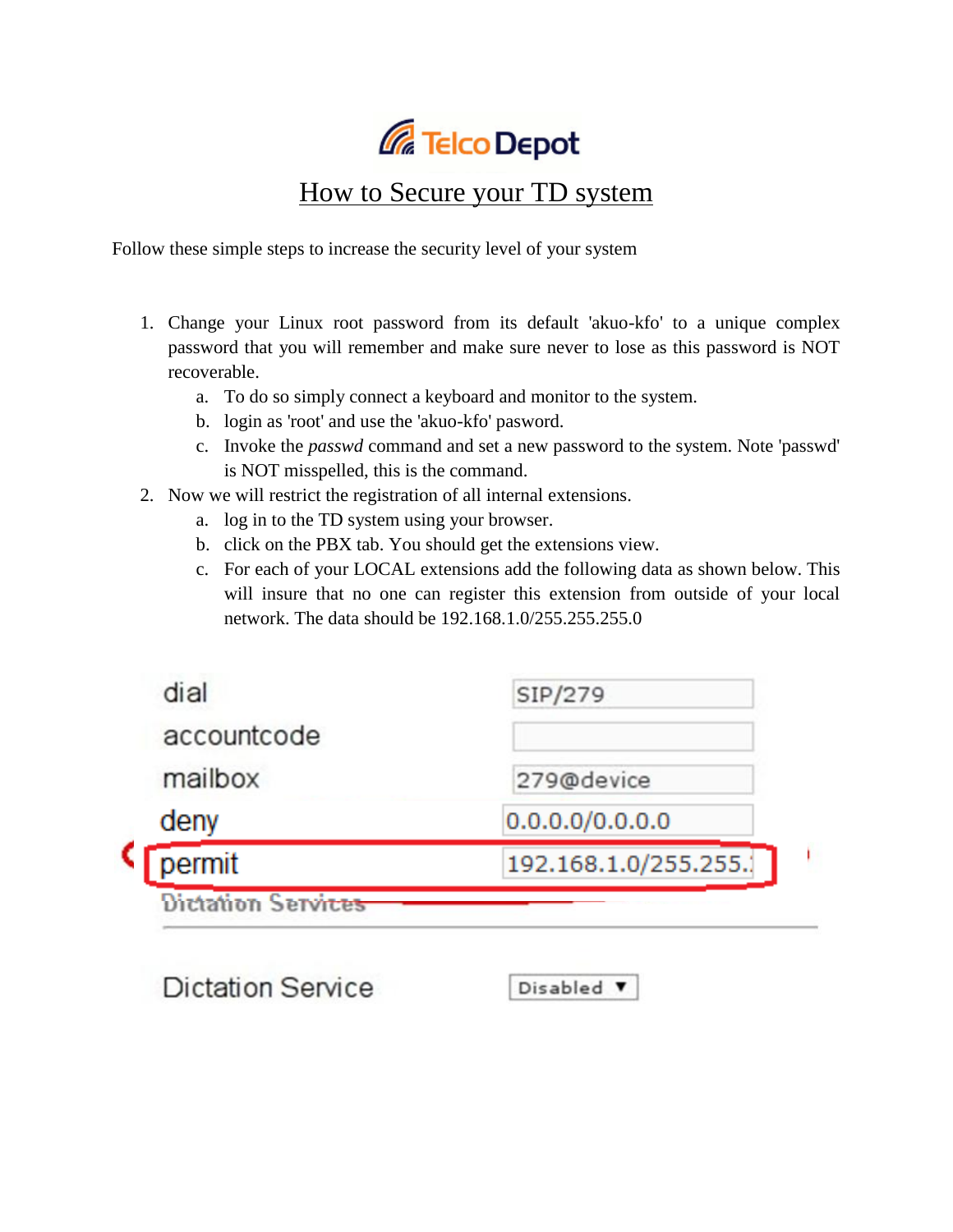- 3. Install "fail2ban" on your system. Fail2ban is a utility that scans log files (asterisk log file in our case) and searches for predefined log entries. Since attackers will try to register an extension and since they don't have the password for that extension, a log entry will be generated for each failed attempt. In this case "fail2ban" will pick it up and will restrict ANY further communication from that IP for the amount of time that is set in the configuration file. Follow these steps to install "fail2ban" on your system.
	- a. connect a keyboard and monitor to the system and log in as root.
	- b. invoke the following commands
		- *i. yum install fail2ban*
		- *ii. yum install python iptables*
		- iii. *nano /etc/fail2ban/filter.d/asterisk.conf* this will open a simple text editor. Simply copy and paste the following text. when done press the Ctrl X to exit and save

```
# /etc/fail2ban/filter.d/asterisk.conf
# Fail2Ban configuration file
#
#
# $Revision: 250 $
#
[INCLUDES]
# Read common prefixes. If any customizations available -- read them from
# common.local
#before = common.conf
[Definition]
#_daemon = asterisk
# Option: failregex
# Notes.: regex to match the password failures messages in the logfile. The
# host must be matched by a group named "host". The tag "<HOST>" can
# be used for standard IP/hostname matching and is only an alias for
# (?:::f{4,6}:)?(?P<host>>S+)# Values: TEXT
#
failregex = NOTICE.* .*: Registration from '.*' failed for '<HOST>' - Wrong password
        NOTICE.* .*: Registration from '.*' failed for '<HOST>' - No matching peer found
        NOTICE.* .*: Registration from '.*' failed for '<HOST>' - Username/auth name mismatch
        NOTICE.* .*: Registration from '.*' failed for '<HOST>' - Device does not match ACL
        NOTICE.* .*: <HOST> failed to authenticate as '.*'$
        NOTICE.* .*: No registration for peer '.*' (from <HOST>)
        NOTICE.* .*: Host <HOST> failed MD5 authentication for '.*' (.*)
        NOTICE.* .*: Failed to authenticate user .*@<HOST>.*
# Option: ignoreregex
# Notes.: regex to ignore. If this regex matches, the line is ignored.
# Values: TEXT
#
ignoreregex =
#
```